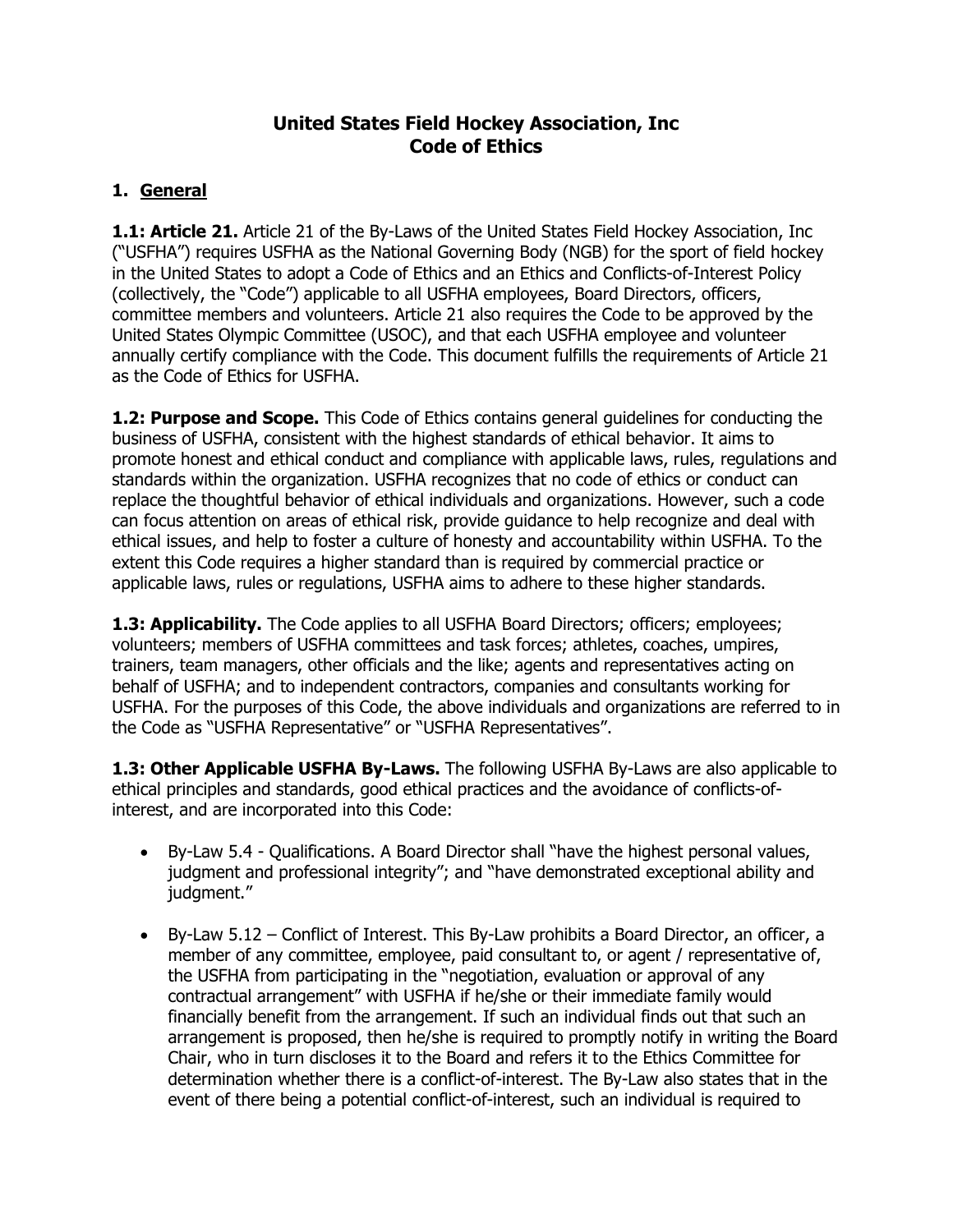excuse himself / herself from discussions and voting. A violation of this requirement entitles the Board to recover any financial benefit obtained, void the contractual arrangement, and to initiate disciplinary procedures against the individual concerned.

 By-Law 23.3 – Standard of Conduct for Directors and Officers, particularly 23.3.1 - General. This By-Law requires Board Directors and Officers to perform their duties in good faith, in a manner they reasonably believe to be in the best interests of USFHA, and with a care "an ordinarily prudent person in a like position would exercise under similar circumstances."

**1.4: Code of Ethics Review and Update.** The USFHA Ethics Committee shall review and update the Code of Ethics annually and following any amendment of the USFHA By-Laws by the USFHA Board. If amended, the revised Code shall be submitted for approval to the USFHA Board and the USOC.

### **2. Definition of 'Ethical Behavior' and 'Conflicts-of-Interest'**

**2.1: Ethical Behavior.** Ethical behavior is a commitment to do what is right; to obey all laws, rules and regulations; to behave with integrity and honesty; to avoid conflicts-of-interest and perceived conflicts-of-interest; to treat people fairly and to avoid discrimination, to respect diversity; to avoid behaving in a way that does (or could be perceived to) constitute sexual or other harassment; to accept accountability; to communicate openly, to behave appropriately when interacting with minors and juniors in a supervisory role; and to always behave in a way that is above reproach.

**2.2: Conflicts -of-Interest.** A conflict-of-interest is a situation in which an individual (including a corporate entity) who, contrary to the obligation and absolute duty to act for the benefit of an organization, exploits a relationship for personal benefit. 'Personal benefit' is here defined as a personal, family or business financial gain; a future consideration; a 'quid pro quo'; or a 'hold' or undue influence over an individual (or corporate entity).

### **3. Code of Ethics Requirements**

**3.1: General Expectations of USFHA Representatives.** USFHA Representatives are expected at all times to meet the high ethical standard of behavior defined in 2.1 above; to avoid conflicts-of-interest and perceived conflicts-of-interest as defined in 2.2 above; and to observe all laws, rules and regulations applicable to USFHA's business. No USFHA Representative has the authority to require or approve any action that would break the law or violate ethical standards. They shall avoid situations where they engage in activities that would accomplish indirectly for USFHA what USFHA could not directly do legally or ethically. No USFHA Representative shall feel that a compromising or unethical situation is justified by any possible business result.

### **3.2: Disclosure of Conflicts of Interest - General**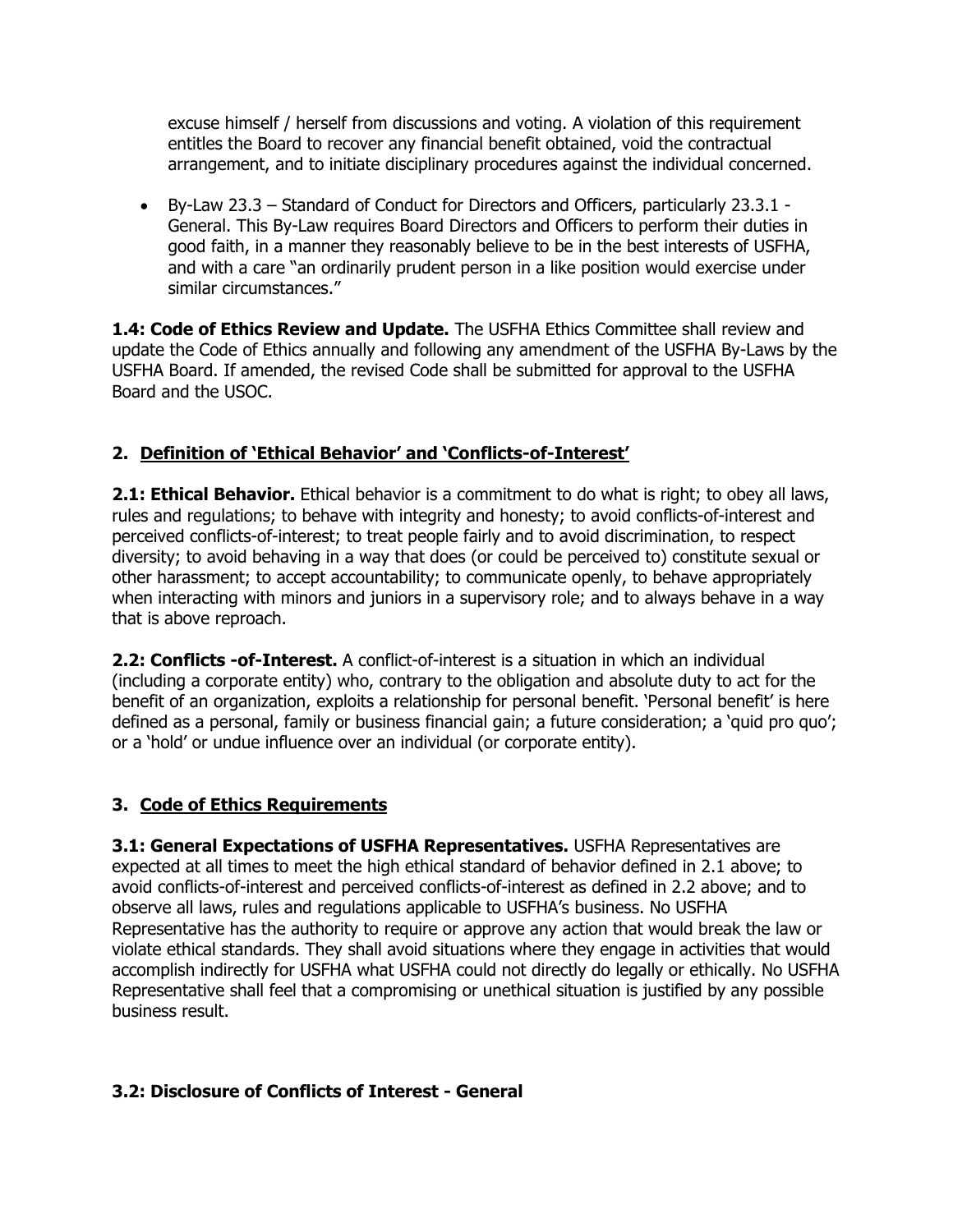Notwithstanding the requirements of 3.3 below regarding annual disclosure certification, USFHA requires that USFHA Representatives disclose any situations that reasonably would be expected to give rise to a conflict of interest, or to a perception of a conflict-of-interest. If a USFHA Representative suspects that he or she has a conflict of interest, or something that others could reasonably perceive as a conflict of interest, the USFHA Representative must report it to the USFHA Ethics Committee. The USFHA Ethics Committee will work with the USFHA Representative to determine whether they have a conflict of interest and, if so, how best to address it.

## **3.3: Annual Disclosure Certification**

Notwithstanding the general requirements of 3.2 above, the following USFHA Representatives are required to annually certify that they have disclosed activities, situations and investments that involve, might appear to involve, or could result in a potential conflict-of-interest as defined in this Code. They must similarly disclose any circumstance or relationship that has the potential to influence, or be perceived to influence, the objectivity of their decision-making when representing or doing business for or on behalf of USFHA.

- USFHA Board Directors.
- USFHA Officers.
- USFHA Senior Managers, including the Executive Director; Director of Finance; Finance Manager; Managing Director Olympic & Athlete Development, Strategic Partnerships; Director of Events; Director of Marketing and Brand Management; Technical Director of High Performance; Women's National Team Coach; and Men's National Team Coach. The Executive Director may require other USFHA employees or staff to comply with this annual disclosure certification requirement at his / her discretion in consultation with the Ethics Committee.
- All members of the following USFHA Committees: Judicial, Ethics, Nominating, and the Athletes Advisory Committee.

Circumstances which could involve potential conflicts-of-interest include, but are not limited to, the following.

- Outside business activities, interests (financial or otherwise), associations or relationships (including those by or with family members) which involve acting as an owner, vendor, manager, employee, agent, representative, consultant or the like in a field hockey-related business (e.g. college recruiting consulting, sports camps, coaching, team management, equipment and clothing supply) (whether or not they may be in conflict with the interests of USFHA).
- Outside business activities, interests (financial or otherwise), associations or relationships (including those by or with family members) as above which involve the USOC, IOC, FIH, PAHF, or other NGB that may conflict with the interests of USFHA.
- Outside business activities, interests (financial or otherwise), associations or relationships (including those by or with family members) as above which involve sponsors of, and vendors / suppliers to, USFHA or USFHA-sanctioned events.
- Past, present or pending financial contributions, loans or donations made by the individual; or by an organization that the individual has a substantial personal, family or financial interest in, or where that individual is an officer, director or senior manager; to the USFHA, IOC, FIH, PAHF, or other NGB.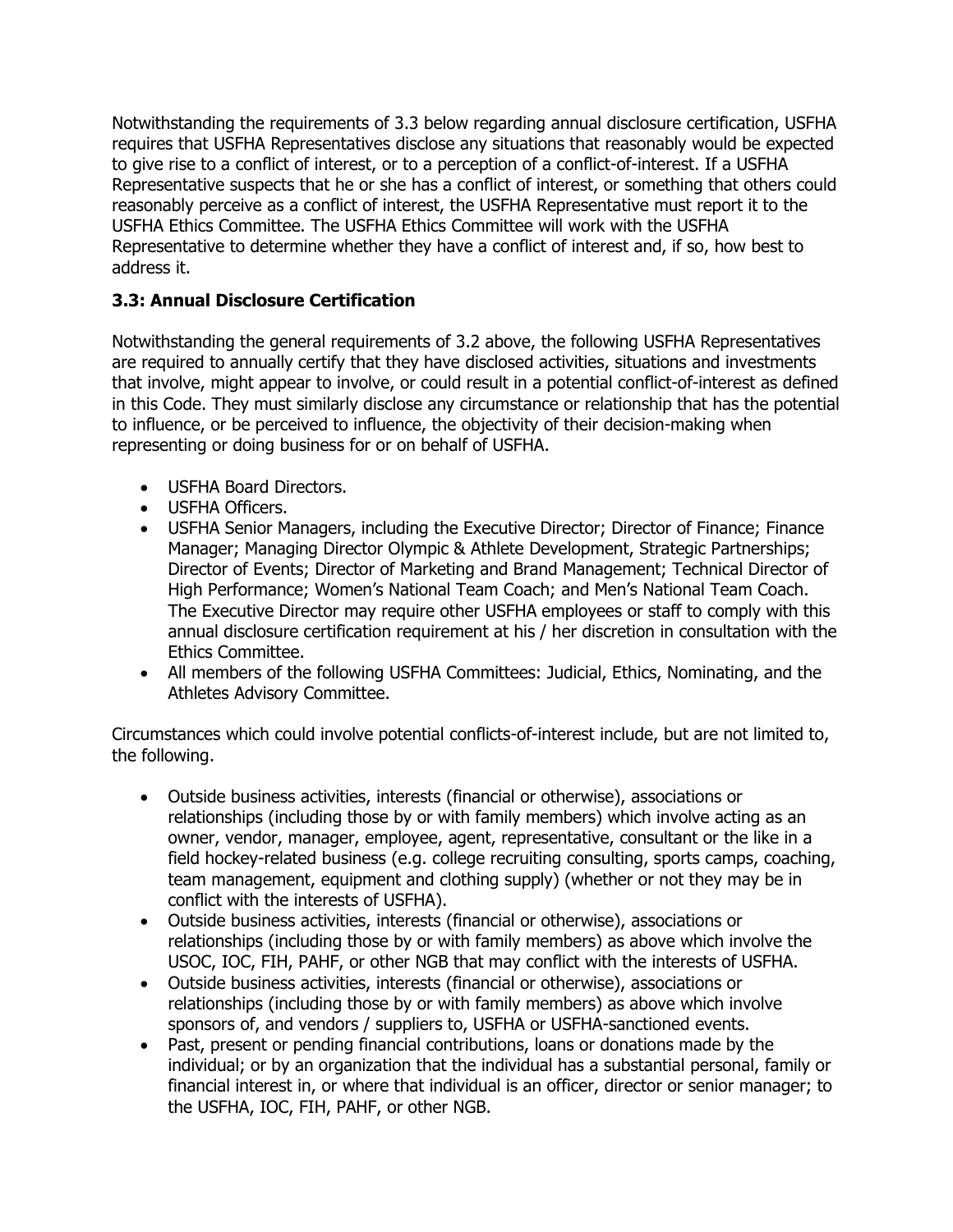- Outside business activities, interests (financial or otherwise), associations or relationships (including those by family members), however minor, with a USFHA Board Director, USFHA Senior Manager or USFHA Committee member (including businesses controlled by them) as defined in this clause.
- Membership of private and public foundations, and other non-profit organizations, associated with USFHA and /or field hockey in the United States.
- Placement of USFHA business in a firm owned or controlled by a USFHA Representative, volunteer, family member, or personal friend.

Disclosure of the above and the like is mandatory as part of the annual certification process. Such disclosure is required to ensure that business decisions made on behalf of USFHA are protected from potential outside influence.

In the event of uncertainty about disclosing a particular circumstance, individuals should err on the side of caution. Conflicts-of-interest that do not exist may be perceived by others to exist.

Individuals who do not disclose, or provide false, deliberately-incomplete, or misleading information, may be subject to sanctions by USFHA that include employment termination or exclusion; termination of USFHA membership, and exclusion from volunteer service.

Certification of compliance shall be made on the Annual Disclosure Certification Form as appended to the Code, or as is subsequently amended by the USFHA Ethics Committee and approved by the USFHA Board.

Each year, the Executive Director shall ensure that all required Annual Disclosure Certification Forms are reviewed upon completion by the USFHA Ethics Committee.

#### **3.4: USFHA Board of Directors Annual Ethics Training**

The Ethics Committee shall conduct annual ethics training for the USFHA Board, preferably at the Board Meeting immediately after any election of new Board Members each year.

#### **3.5: Publication of the Code of Ethics**

Once approved by the USFHA Board, the Code of Ethics shall be posted continuously on the USFHA website in a prominent location.

#### **3.6: USFHA Employee Orientation**

A copy of the Code of Ethics shall be included as part of the orientation of new USFHA employees.

**END**

Approved by the USFHA Board:  $\blacksquare$ 

Approved by the USOC: \_\_\_\_\_\_\_\_\_\_\_\_\_\_\_\_\_\_\_\_\_\_\_\_\_\_\_\_\_\_\_\_\_\_\_\_\_\_\_\_\_\_\_\_\_\_\_

**United States Field Hockey Association, Inc Code of Ethics**